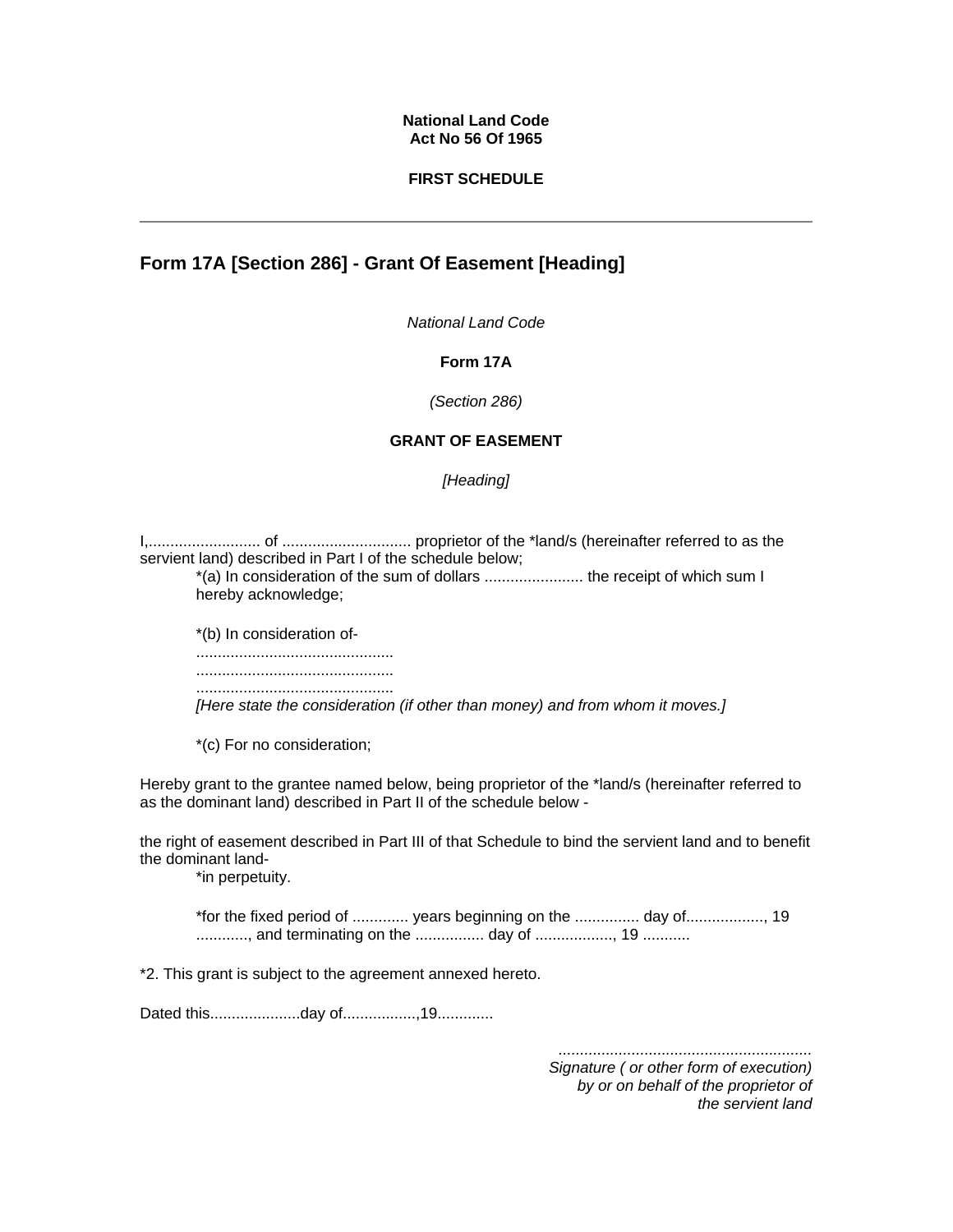*[Attestation Clause]* 

I,........................ of ................................. accept the right of this easement on the terms stated.

*........................................................... Signature ( or other form of execution) by or on behalf of the proprietor of the dominant land* 

*[Attestation Clause]* 

\*I, ................................. of ............................. \*lessee/tenant/chargee by virtue of- \*Lease Registered No .....................,

\*Tenancy exempt from registration and

\*Charge Registered No....................,

*[To be completed only where the servient land is subject to a lease, tenancy or charge (or one or more of these).*

hereby consent to this grant of easement.

Dated this .................day of ................, 19 ............

*........................................................... Signature (or other form of execution) by or on behalf of \*lessee/tenant/ chargee* 

*[Attestation Clause]* 

| <b>SCHEDULE</b>            |                         |                          |                                 |                                                                           |
|----------------------------|-------------------------|--------------------------|---------------------------------|---------------------------------------------------------------------------|
|                            | *Town/Village/<br>Mukim | *Lot/ Parcel/ L.O.<br>No | Description and<br>No. of Title | *Lease/Tenancy/<br>Charge<br>(if any)<br>over land in<br>*Part I/ Part II |
| Part I (servient<br>Land)  | (1)                     | (2)                      | (3)                             | (4)                                                                       |
| Part II (Dominant<br>Land) |                         |                          |                                 |                                                                           |